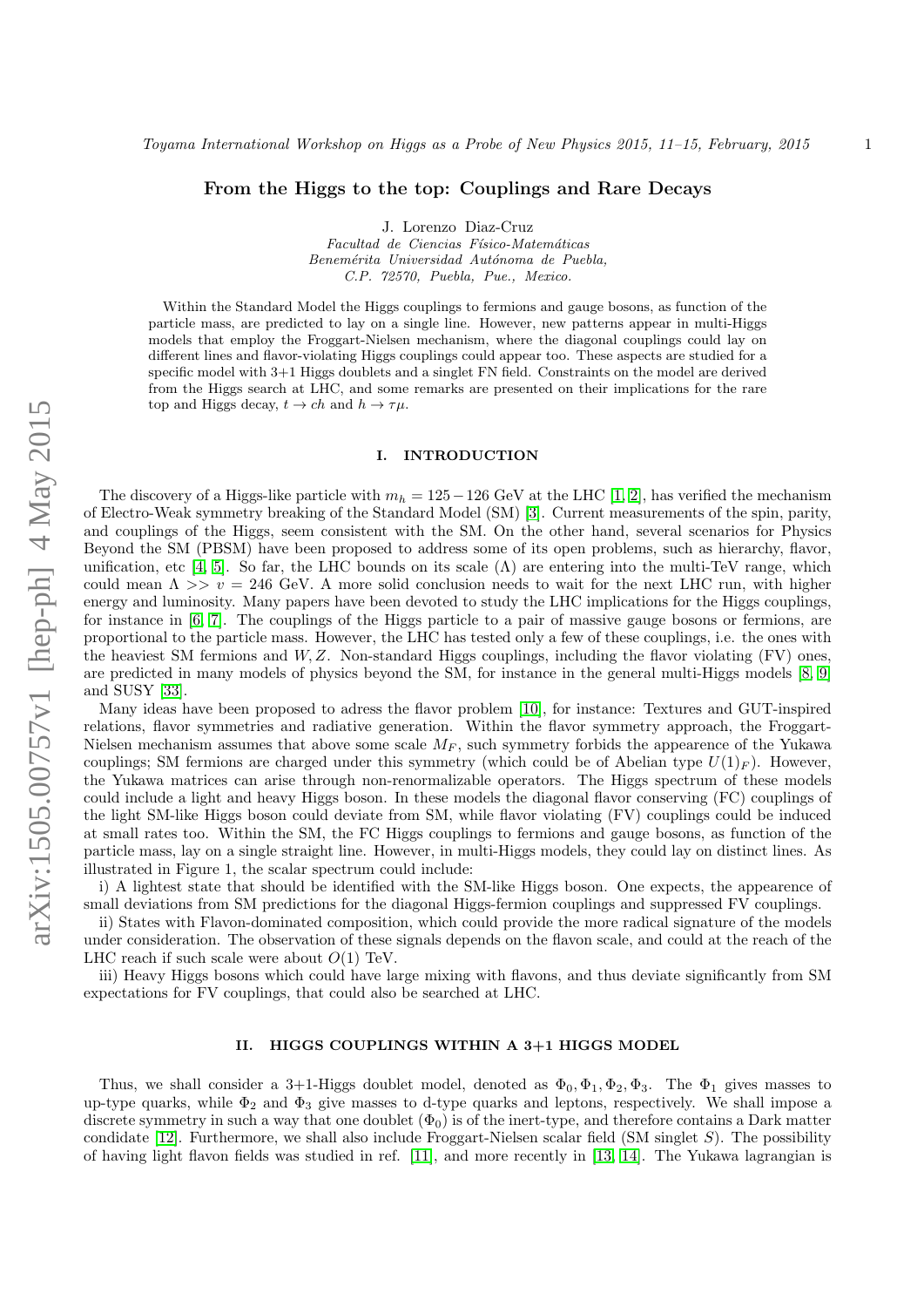

FIG. 1: The Higgs and flavon spectrum in multi-Higgs models.

given by:

$$
\mathcal{L}_Y = \rho_{ij}^u \left(\frac{S}{\Lambda_F}\right)^{n_{ij}} \bar{Q}_i d_j \tilde{\Phi}_1 + \rho_{ij}^d \left(\frac{S}{\Lambda_F}\right)^{p_{ij}} \bar{Q}_i u_j \Phi_2 + \rho_{ij}^l \left(\frac{S}{\Lambda_F}\right)^{q_{ij}} \bar{L}_i l_j \Phi_3 + h.c.
$$
 (1)

where  $n, p, q$  denote the charges of each fermion type under an Abelian flavor symmetry, which will help to explain the fermion mass hierarchy. The flavon field  $S$  is assumed to have flavor charge equal to  $-1$ , such that  $\mathcal{L}_Y$  is  $U(1)_F$ -invariant. Then, Yukawa couplings arise after the spontaneous breaking of the flavor symmetry, i.e.  $\lambda_x = (\frac{~~}{\Lambda_F})^{n_x}~~$ , where  $< S >$  denotes the flavon vacuum expectation value, while  $M_F$  denotes the heavy mass scale, which represents the mass of heavy fields that transmit such symmetry breaking to the quarks and leptons.

The Higgs and Flavon fields are written in terms of mass eigenstates, through the rotation  $O^T$  (4 × 4):

$$
Re\Phi_i^0 = O_{i1}^T h_1^0 + O_{i2}^T H_2^0 + O_{i3}^T H_3^0 + O_{i4}^T H_F^0
$$
  
\n
$$
ReS = O_{41}^T h_1^0 + O_{42}^T H_2^0 + O_{43}^T H_3^0 + O_{44}^T H_F^0
$$
\n(2)

Furthermore, as the vev's must satisfy:  $v_1^2 + v_2^2 + v_3^2 = v^2$ , with  $v = 246$  GeV, we find convenient to use spherical coordinates to express each vev  $(v_i)$  in terms of the total vev v and the angles  $\beta_1$  and  $\beta_2$ , as shown in figure 2, namely:  $v_1 = v \cos \beta_1$ ,  $v_2 = v \sin \beta_1 \cos \beta_2$  and  $v_3 = v \sin \beta_1 \sin \beta_2$ .



FIG. 2: The Higgs vevs in spherical coordinates.

Thus, for the lightest Higgs state  $(h_1^0 = h^0)$ , one gets finally the following interaction lagrangian for the Higgs-fermion couplings,

$$
\mathcal{L}_Y = \left[\frac{\eta^u}{v}\bar{U}M_uU + \frac{\eta^d}{v}\bar{D}M_dD + \frac{\eta^l}{v}\bar{L}M_lL + \kappa^u\bar{U}_i\tilde{Z}^uU_j + \kappa^d\bar{D}_i\tilde{Z}^dD_j + \kappa^l\bar{L}_i\tilde{Z}^lL_j\right]h^0\tag{3}
$$

where:  $\eta^u = O_{11}^T/\cos\beta_1$ ,  $\eta^d = O_{21}^T/\sin\beta_1\cos\beta_2$ ,  $\eta^l = O_{31}^T/\sin\beta_1\sin\beta_2$ , describe the strength of the flavordiagonal Higgs couplings. While the FV Higgs couplings are described by the parameters:  $\kappa^u = \frac{v}{u} O_{41}^T \cos \beta_1$ ,  $\kappa^d = \frac{v}{u} O_{41}^T \sin \beta_1 \cos \beta_2$ ,  $\kappa^l = \frac{v}{u} O_{41}^T \cos \beta_1 \sin \beta_2$ .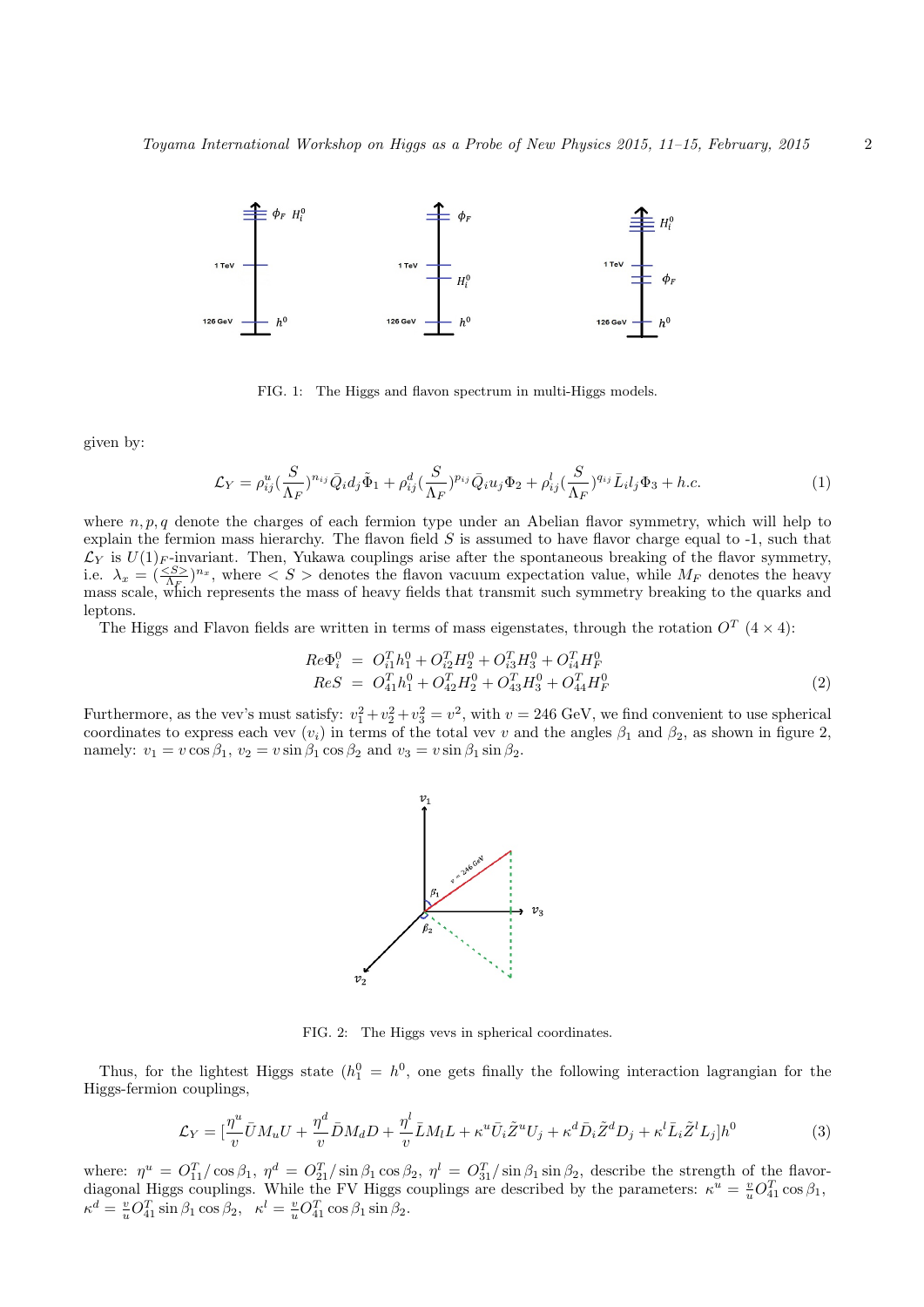Besides the Yukawa couplings, we also need to specify the Higgs couplings with vector bosons, which is written as  $g_{hVV} = \chi_V g_{hVV}^{sm}$ , with the factor  $\chi_V$  given as:

$$
\chi_V = \frac{v_1}{v} O_{11}^T + \frac{v_2}{v} O_{21}^T + \frac{v_3}{v} O_{31}^T
$$
  
=  $\cos \beta_1 O_{11}^T + \sin \beta_1 \cos \beta_2 O_{21}^T + \sin \beta_1 \sin \beta_2 O_{31}^T$  (4)

It is interesting to note that the coupling  $\chi_V$  can be written in terms of the FC fermionic couplings, which can be seen as a type of sum rule, i.e.

$$
\chi_V = \cos^2 \beta_1 \eta^u + \sin^2 \beta_1 \cos^2 \beta_2 \eta^d + \sin^2 \beta_1 \sin^2 \beta_2 \eta^l \tag{5}
$$

Moreover, since the Higgs couplings to first generation quarks and leptons is highly suppressed, in order to study the FV Higgs coupling, which depends on the matrices  $\tilde{Z}^f$ , we shall consider the 2-3 family sub-system. Namely, for up quarks the Z-matrix (in mass eigenstate basis), is given by:

$$
\tilde{Z}^u = \begin{pmatrix} Y_{22}^u & Y_{23}^u \\ Y_{23}^u & 2s_u Y_{23}^u \end{pmatrix} \tag{6}
$$

and similarly for d-quarks and leptons. We find a relation among the parameters, such that we can express the  $\rho_{ij}^{u,d}$ 's in terms of the ratios of masses and the CKM angle  $V_{cb} \simeq s_{23}$ . Namely, we define:  $r_u = m_c/m_t$ ,  $r_d =$  $m_s/m_b$ , and  $r_1^u = Y_{22}^u/Y_{33}^u$ ,  $r_2^u = Y_{23}^u/Y_{33}^u$ . Similarly:  $r_1^d = Y_{22}^d/Y_{33}^d$ ,  $r_2^d = Y_{23}^d/Y_{33}^d$ . Within this approximation we have:  $\tilde{Y}_{33}^f \simeq Y_{33}^f$  for  $f = u, d$ . Then,  $r_1^f = r_f + r_2^f$ , and the ratios of Yukawas must satisfy the following relation:

$$
r_2^u = r_2^d \frac{1+r_d}{1+r_u} - \frac{s_{23}}{1+r_u} \tag{7}
$$

Thus, in order to study the predictions of our model, we need to specify the vevs  $v_i$  and the rotation matrix for Higgs particles  $(O_{ij})$ . For the 2HDM (see for instance [\[15\]](#page-5-15)), LHC Higgs data favors both decoupling and alignment solutions, namely both  $\tan \beta \simeq 1$  and  $\tan \beta >> 1$  are acceptable solutions. Thus, for the vev's we leave  $\beta_1$  as free parameter, then explore the following cases:

- (VEV1) We can take first  $v_2 = v_3$ , which in spherical coordinates, means:  $\beta_2 = \frac{\pi}{4}$ ,
- (VEV2) We also consider vevs with  $v_2 < v_3$ , for which we take:  $\beta_2 = \frac{\pi}{3}$ ,
- (VEV2) We also consider vevs with  $v_2 > v_3$ , for which we take:  $\beta_2 = \frac{\pi}{6}$ ,

Then, for the rotation matrix O of real components of scalar fields, we can identify several interesting scenario where the 126-Higgs is lighter than the heavy Higgs particles and the flavons, i.e.  $m_h < m_{H_i} \simeq m_{H_F}$ , which have masses of order TeV. Here, we shall consider a special sub-case, namely we shall assume that  $O_{11}^T > O_{i1}^T$ , and will use the orthogonality relation for the rotation matrix  $O$ , in order to relate the parameters, namely:  $(O_{11}^T)^2 + (O_{21}^T)^2 + (O_{31}^T)^2 + (O_{41}^T)^2 = 1$ . Furthermore, assuming  $O_{i1}^T \simeq O_{j1}^T$  (for  $i \neq j$ ) one has  $O_{j1}^T = \sqrt{\frac{1-(O_{11}^T)^2}{3}}$  $\frac{O_{11}^2)^2}{3}$ .

## III. FLAVOR CONSERVING HIGGS COUPLINGS AT LHC

LHC data on Higgs boson has been used to derive bounds on the Higgs couplings, i.e. deviation from the SM, which are defined as:  $g_{hXX} = g_{hXX}^{sm}(1 + \epsilon_X)$ , where  $\eta^X = 1 + \epsilon_X$ . A complete analysis is done in ref. [\[7\]](#page-5-6); for fermions, they obtain the allowed values:  $\epsilon_t = -0.21 \pm 0.23$ ,  $\epsilon_b = -0.19 \pm 0.3$ ,  $\epsilon_\tau = 0 \pm 0.18$ ; while for W (Z) bosons they find:  $\epsilon_W = -0.15 \pm 0.14$ ,  $\epsilon_Z = -0.01 \pm 0.13$ .

An extensive analysis of parameters satisfying these bounds will be presented elsewhere, with detailed numerical scans; here we shall pick a few specific points in parameter space, which satisfy the LHC bounds, and will help us to understand qualitatively the beahivour of the model. These poins will also be used in the next section in our analys of FCNC top decays. Thus, we show in figure 3-6 the predictions for each of these parameters, as function of the angle  $\beta_1$ , for the case with  $\beta_2 = \frac{\pi}{3}, \frac{\pi}{4}, \frac{\pi}{6}$ , and for  $\overline{O}_{11} = 0.5, 0.75, 0.9$ . We can see that it is possible to satisfy these bounds for all the  $\epsilon$ 's.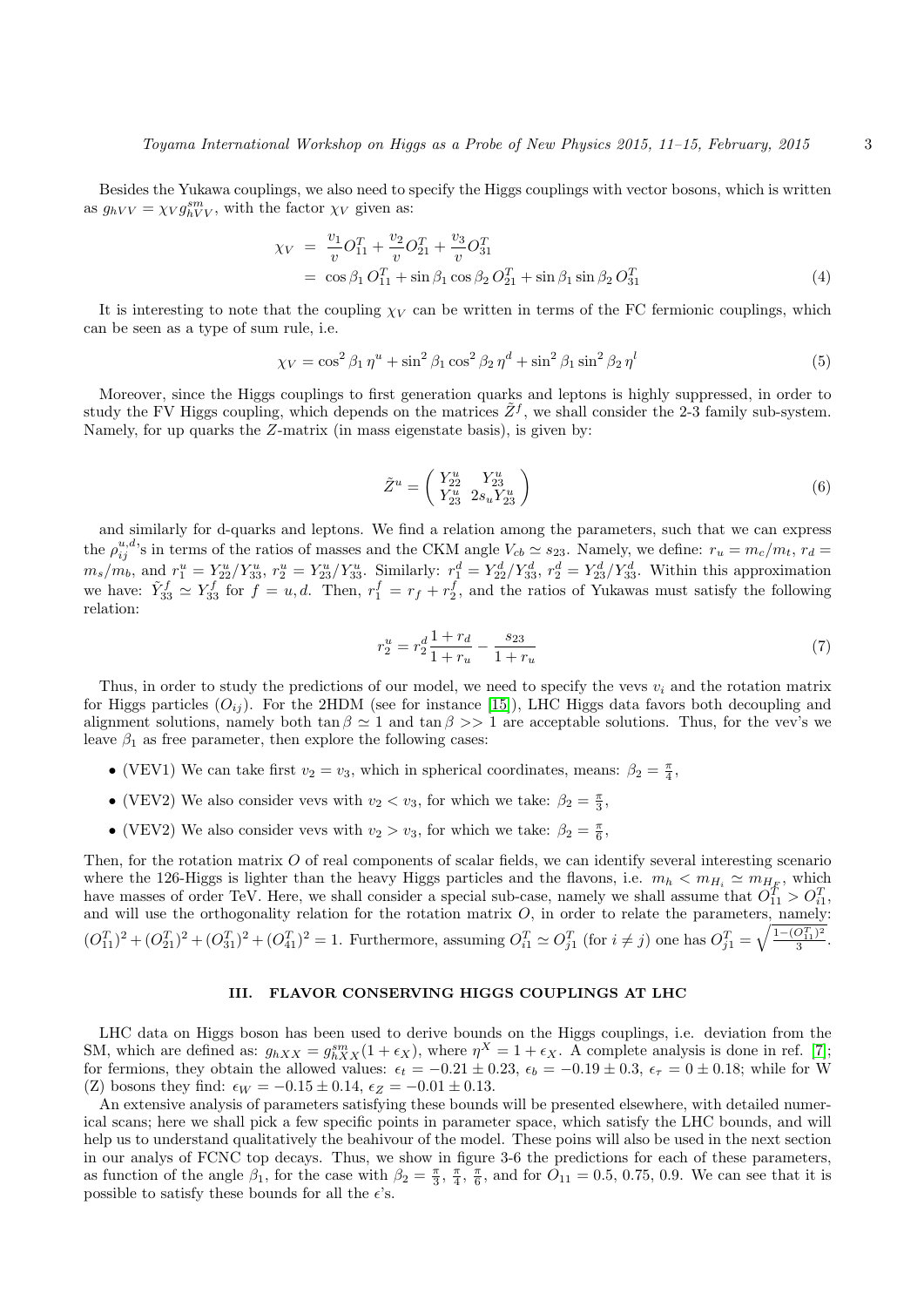

FIG. 3: Higgs coupling factors  $\epsilon_t$  and  $\epsilon_z$  for the parameters of set 1. The horizontal lines are the experimental limits on these factors.



FIG. 4: Higgs coupling factors  $\epsilon_{\tau}$  and  $\epsilon_{b}$  for the parameters of set 1. The horizontal lines are the experimental limits on these factors.

One specific point, in agreement with all data, is :  $\beta_1 = 0.5$  with  $O_{11} = 0.9$  and  $\beta_2 = \frac{\pi}{6}$ . For these values we have:  $\eta^u = 1.03$ ,  $\eta^d = 0.6$  and  $\eta^l = 1.04$  and  $\chi_v = 0.96$ . This shows that h behaves very much SM-like, except for the coupling with d-type quarks. Then, using these values we can plot the Higgs-fermion coupling as function of the mass, as shown in figure 2. We can see that the couplings for each fermion type lay on different lines, which could be distinguished from the SM (Black line). Future meassurements of these couplings at LHC Run2, ILC or FCC will help us in order to discriminate betwen our model and the SM.



FIG. 5: The Higgs-fermion coupling factors as function of mass, for parameters defined in the text. SM case (Black), up-type quarks (red), d-type quarks (blue), charged leptons (green).

We also find that the corrections contained in the factors  $\kappa^f \tilde{Z}^f$ , will not change significantly the above discussion for the top quark-Higgs couplings. However, the Higgs coupling with the lighter fermions  $(b\bar{b}, c\bar{c}, \tau^+\tau^-)$ , could be measured at next-linear collider (NLC) with a precision of a few percent, and it will be possible to test these effects. The corrections to the coupling  $h\bar{b}b$ , could modify the dominant decay of the light Higgs, as well as the associated production of the Higgs with b-quark pairs [\[16\]](#page-5-16).

We shall consider the following sample values:  $r_d^2 = 0.05, 0.1, 0.3$ , and also assume:  $\cos \beta_1 \simeq 1$ , then table 1 shows the values of the entries for the  $\tilde{Z}^u$  matrix for the 2nd-3rd family case. We choose to focus on the up-quark sector, because we want to get an estimate for the most relevant predictions of the model, which we believe is related with the top quark physics, and in particular for the decay  $t \to c + h$ . For the specific point in parameter space, presented in previous section:  $\beta_1 = 0.5$  with  $O_{11} = 0.9$  and  $\beta_2 = \frac{\pi}{6}$ . which is in agreement with LHC data, we obtain the following value  $\kappa^u = 0.23 \frac{v}{u}$ .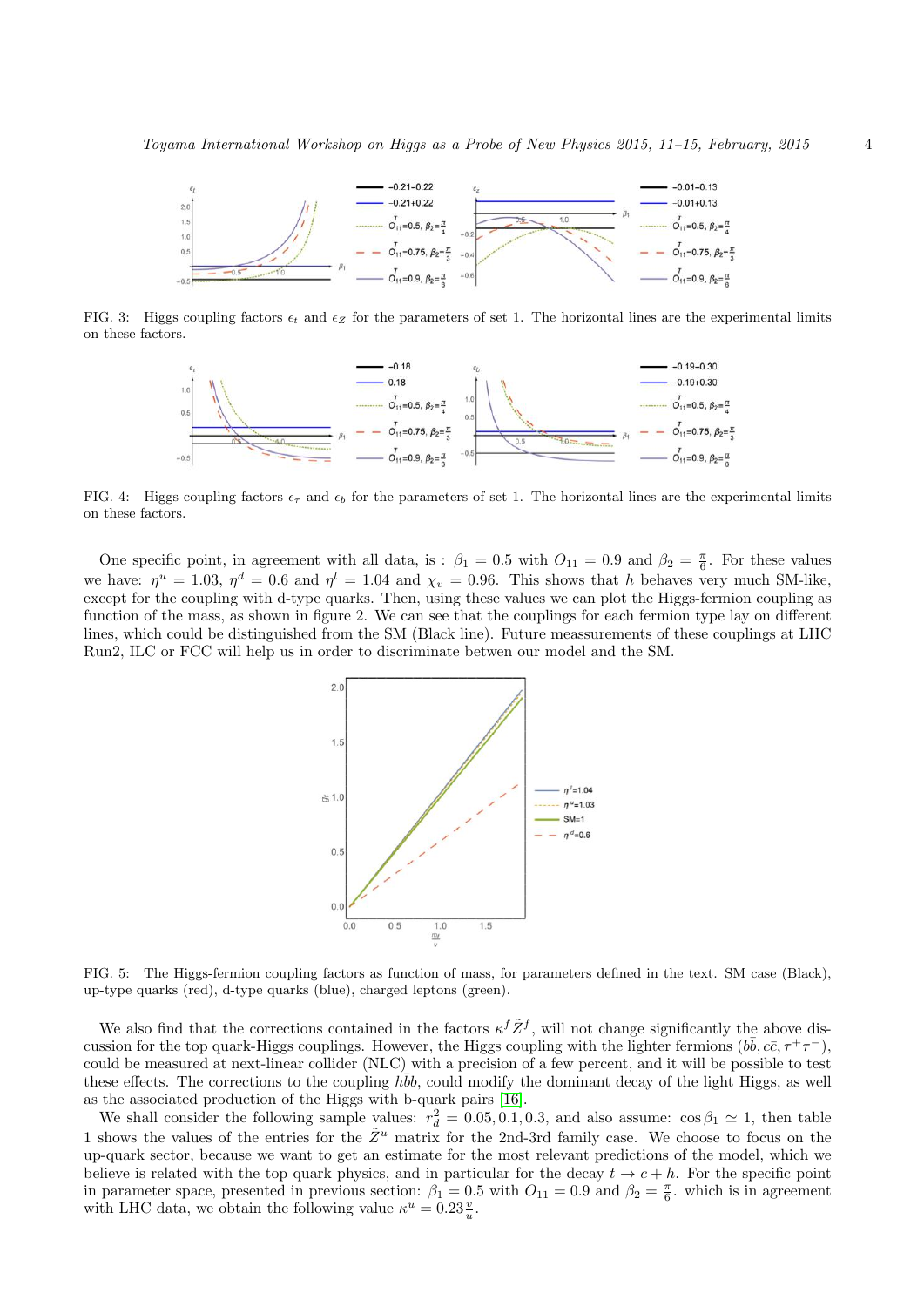| Scenario  u TeV |              | $\kappa^u \times Z_{23}$ | $B.R.(t \rightarrow ch)$ |
|-----------------|--------------|--------------------------|--------------------------|
| X1              | 0.5          | $1.2 \times 10^{-4}$     | $8.6 \times 10^{-9}$     |
| X2              | $\mathbf{1}$ | $6.1 \times 10^{-5}$     | $2.2 \times 10^{-9}$     |
| X3              | 10           | $6.1 \times 10^{-6}$     | $2.2 \times 10^{-11}$    |
| Y1              | 0.5          | $6.9 \times 10^{-3}$     | $2.7 \times 10^{-5}$     |
| Y2              | $\mathbf{1}$ | $3.4 \times 10^{-3}$     | $6.8 \times 10^{-6}$     |
| Y3              | 10           | $3.4 \times 10^{-4}$     | $6.8 \times 10^{-8}$     |
| $Z_1$           | 0.5          | $2.9 \times 10^{-2}$     | $4.8 \times 10^{-4}$     |
| Z <sub>2</sub>  | 1            | $1.4 \times 10^{-2}$     | $1.2 \times 10^{-4}$     |
| Z3              | 10           | $1.4 \times 10^{-3}$     | $1.2 \times 10^{-6}$     |

TABLE I: The factor  $\kappa^u \times \tilde{Z}_{23}^u$  and Branching ratios for  $t \to ch$ 

#### IV. THE FCNC DECAY  $t \rightarrow ch$

The top radiative decay  $t \to c + \gamma$  was first calculated in [\[17\]](#page-5-17), followed by ref. [\[18\]](#page-5-18) which presented the complete calculations of the FCNC modes  $t \to cX$   $(X = \gamma, g, Z, h)$ ; for corrections to SM results for  $t \to ch$  and SUSY results see also: [\[19,](#page-5-19) [20\]](#page-5-20). The 3-body FCNC decays modes  $t \to cW^+W^-(ZZ, \gamma\gamma)$ , were presented in ref. [\[21,](#page-5-21) [22\]](#page-5-22), while the mode  $t \to c\ell^-\ell^+$  was discussed recently in [\[23,](#page-5-23) [24\]](#page-5-24). The 4-body decay  $t \to bW\ell^-\ell^+$  was also studied recently [\[25\]](#page-5-25). Here we shall focus on the mode  $t \to ch$ , which can reach large BR's. The decay with for  $t \rightarrow ch$  within our model is given by:

$$
\Gamma(t \to ch) = \frac{m_t}{6\pi} |\kappa^u \tilde{Z}_{23}|^2 \tag{8}
$$

Using the value  $\Gamma(t \to b+W) \simeq 1.5$  GeV, we obtain:  $BR(t \to ch) = 0.58|\kappa^u \tilde{Z}_{23}|^2$ . For  $v/u = 0.25$ , and one finds that the B.R. could reach a value  $BR \simeq 1.5 \times 10^{-4}$ , which could be tested at LHC [\[26\]](#page-5-26). Values of BR for other choices of parameters are shown in table 1.

## V. THE LFV DECAY  $h \to \tau u$

Another interesting probe of FV Higgs couplings is provided by the decay  $h \to \tau \mu$ , which was initially studied in refs. [\[27,](#page-5-27) [28\]](#page-5-28). Subsequent studies on detectability of the signal appeared soon after [\[29–](#page-5-29)[31\]](#page-5-30). Precise loop calculations with massive neutrinos, SUSY and other models appeared in [\[32](#page-5-31)[–35\]](#page-5-32). The recent search for this decay at LHC [\[37\]](#page-5-33), have resulted in a bound for the corresponding branching ratio of order  $B.r.(h \to \tau\mu)$  $1.51 \times 10^{-2}$  at 95% c.l.. Furthermore, given that the best fit to the data gives  $B.r.(h \to \tau\mu) = 0.84^{+0.39}_{-0.37} \times 10^{-2}$ , many more papers have appeared recently, trying to explain this result [\[38\]](#page-5-34). The search for this LFV Higgs decay could be one great opportunity to find new physics at the LHC RunII.

# VI. CONCLUSIONS AND OUTLOOK

We have studied the Higgs couplings, within a model with  $3+1$  Higgs doublets, where the masses for each fermion type, arise from a different Higgs doublet. This model also includes mixing of the Higgs doublets with a Flavon field, which generates the Yukawa hierarchies and induces Flavor-violating Higgs couplings at acceptable rates. Constraints on these couplings, derived from Higgs search at LHC, and their implications for FCNC top decay  $t \to ch$ , were discussed too. We find that this mode could reach a BR of order  $10^{-4}$ , which could be studied at LHC. In the down-quark and lepton sectors, there are also interesting aspects to study in the future, such as the rates for rare b-decays. or the decay  $h \to \tau\mu$ , which can be induced at rates that could be detected at future colliders.